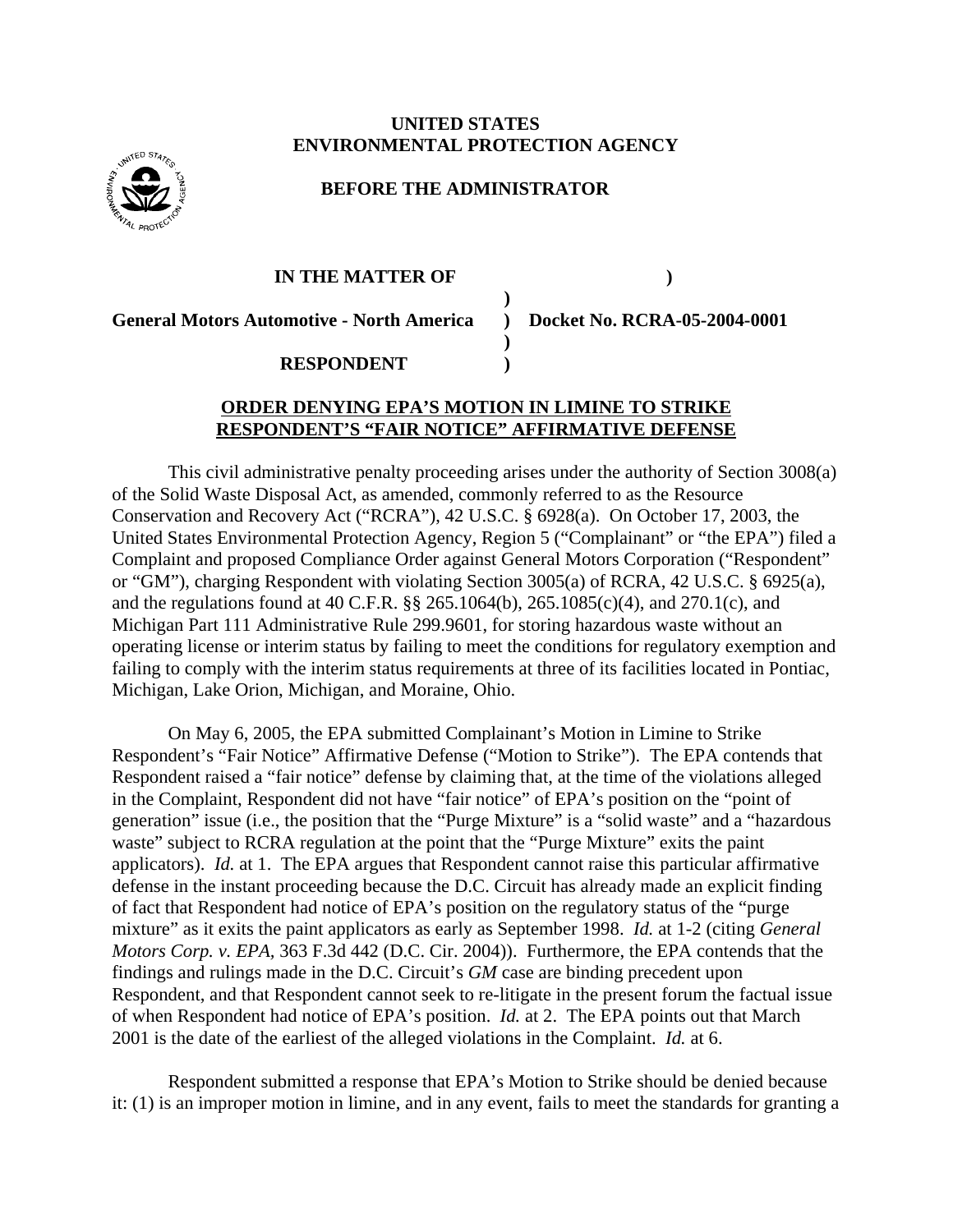motion in limine; (2) fails to meet the standards for striking affirmative defenses, (3) mischaracterizes Respondent's defense, and (4) is moot, as the concerns that prompted EPA's Motion to Strike "are not grounded in anything GM intends to do." General Motor Corporation's Response to Complainant's Motion in Limine to Strike Respondent's "Fair Notice" Affirmative Defense ("Respondent's Response") at 1. Respondent stipulates that it was aware of EPA's position on point of generation expressed in EPA's 1997 "Cotsworth Letter" when the EPA inspected Respondent's facilities in 2001 and 2003. *Id.* at 1-2. Respondent states that it challenges the *correctness* of the position set forth in the Cotsworth Letter rather than its awareness of the Cotsworth Letter. *Id.*

In its response, Respondent clarifies that its argument is designed to address, among other things, the following issues surrounding the rule defining "solid waste": Whether EPA's 1997 position on the underlying rule as articulated in the Cotsworth Letter is correct; whether EPA's historical, purportedly inconsistent interpretations of the same underlying rule indicate that the rule does not provide clear notice of what is a solid waste, and; whether ultimately the rule should apply to Respondent's Purge Mixture at the facilities at issue in this case. *Id.* at 5-6, 8. Moreover, Respondent states that its argument is that the 1997 Cotsworth Letter contradicts other interpretations the EPA had made regarding what is and is not "solid waste" under the same rule both before and after the Cotsworth Letter without any corresponding change in the language of the underlying rule, and argues that therefore EPA's interpretation of the rule is arbitrary, is entitled to no deference, and is wrong. *Id.* at 8-9. In addition, Respondent contends that the D.C. Circuit's decision in *GM* has already decided that GM's fair notice argument is sufficient and presents factual issues that should be determined at a hearing on the merits. *Id.* at 6. Respondent points out the D.C. Circuit's language in *GM*:

> Whether paint purge solvent piping systems are subject to RCRA is partly a factual question dependent on the findings of inspections conducted at individual plants [and] any hardship suffered by GM as a result of postponement of judicial review is ameliorated by its opportunity to challenge EPA's regulatory interpretation administratively . . . at an agency hearing and before the [Environmental Appeals] Board.

*Id.* (quoting *GM,* 363 F.3d at 452) (citations omitted).

#### **Discussion**

"Motions to strike . . . are the appropriate remedy for the elimination of impertinent or redundant matter in any pleading, and are the primary procedure for objecting to an insufficient defense." *In re Dearborn Refining Co.,* Docket No. RCRA-05-2001-0019, 2003 EPA ALJ LEXIS 10, at \*6 (ALJ, Jan. 3, 2003). Moreover, "motions to strike are generally viewed with disfavor because striking a portion of a pleading is a drastic remedy and because it is often sought by the movant simply as a dilatory tactic." *Id.* at \*6-7 (internal quotation marks omitted). "Indeed, motions to strike can be nothing other than distractions. If a defense is clearly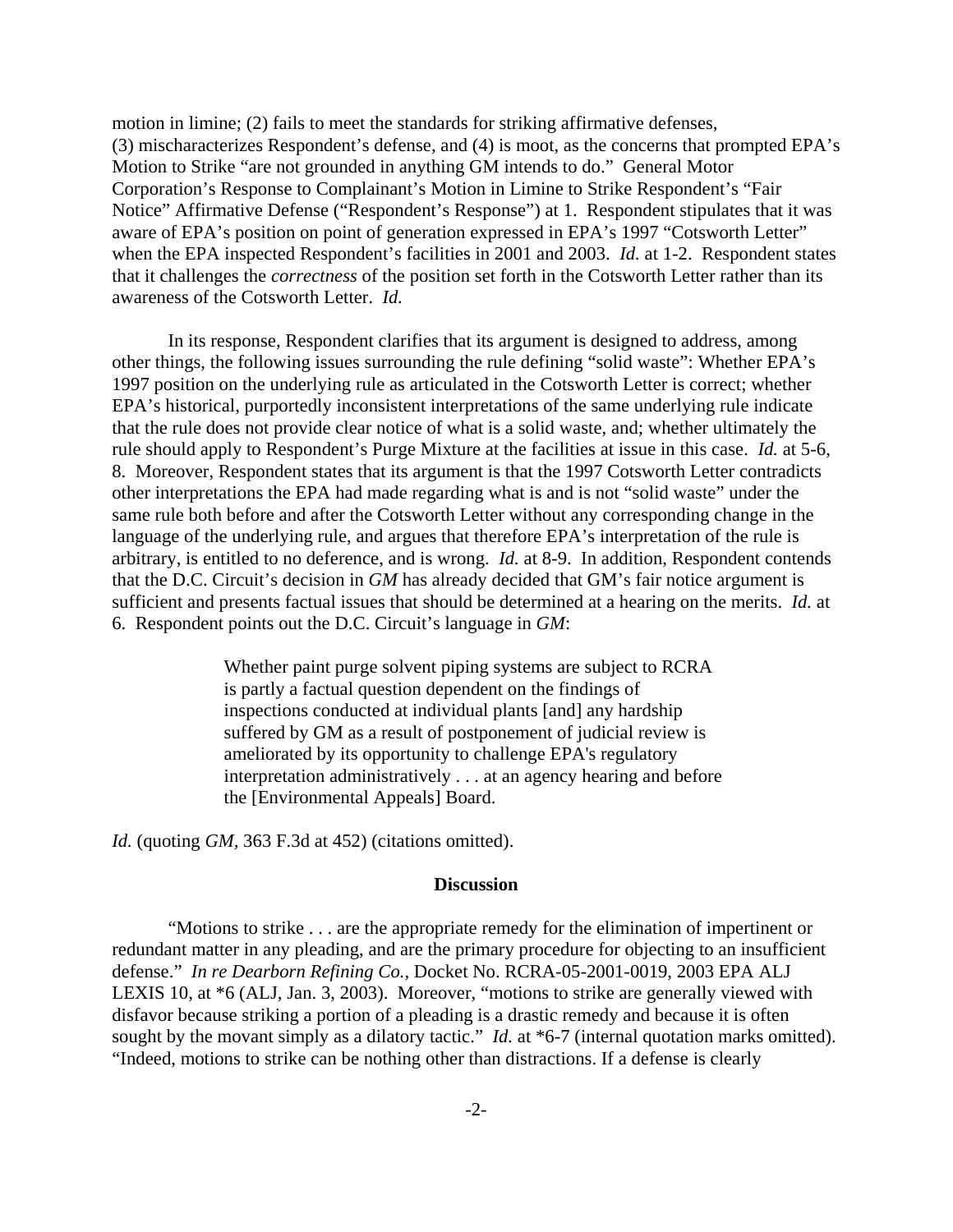irrelevant, then it will likely never be raised again by the defendant and can be safely ignored." *Id.* at \*7 (quoting *Van Schouwen v. Connaught Corp.,* 782 F. Supp. 1240, 1245 (N.D. Ill. 1991)). "As a general matter, pleadings should be treated liberally and a party should have the opportunity to support its contentions at trial," and "defenses are not appropriate subjects of a motion to strike, if there is any possibility that the defenses could be made out at trial*.*" *Id.* at \*7. "Furthermore, even if the arguments raised by Respondent do not constitute complete defenses to liability, they may raise issues that are relevant to the determination of any penalty." *Id.* at \*8.

Regarding motions in limine, as I explained in a previous order denying a motion in limine in the instant matter, the Consolidated Rules of Practice provide that the Administrative Law Judge ("ALJ") "shall admit all evidence which is not irrelevant, immaterial, unduly repetitious, unreliable, or of little probative value . . . ." *In re General Motors Auto. – North America,* Docket No. RCRA-05-2004-0001, at 3-4 (ALJ, May 19, 2005) (quoting 40 C.F.R.  $\S 22.22(a)(1)$ . Furthermore, "a motion in limine should be granted only if the evidence sought to be excluded is clearly inadmissible for any purpose." *Id.* at 4 (internal quotation marks omitted).

I reject EPA's argument that Respondent is barred from raising the affirmative defense of "fair notice" with regard to EPA's position on the "point of generation" issue because the D.C. Circuit has already made an explicit finding of fact that as early as September 1998 GM had notice of EPA's position on the regulatory status of "purge mixture" as it exits the paint applicators. *GM,* 363 F.3d at 449. First, I observe that the D.C. Circuit's decision is limited in its reach as it was a jurisdictional determination as opposed to a decision on the merits, and the D.C. Circuit ultimately concluded that it lacked jurisdiction.<sup>1</sup> Nevertheless, the D.C. Circuit, in dicta, noted:

> Contrary to GM's theory, the Shimberg letters cannot accurately be characterized as the culmination of EPA's position on the applicability of Subparts J, BB, and CC to purge solvent piping systems. The Shimberg letters reflect neither a new interpretation nor a new policy. *See General Electric,* 290 F.3d at 382-83. EPA's general regulatory interpretation was stated as early as 1997 in the Cotsworth letter. That interpretation was published to the regulated community by September 1998 in the RCRA

<sup>&</sup>lt;sup>1</sup> The D.C. Circuit observed that its jurisdiction under Section 7006(a)(1) of RCRA, 42 U.S.C. § 6976(a)(1), was limited to review of an action of the EPA Administrator in promulgating any regulation or requirement, or denying any petition for the promulgation, amendment, or repeal of any regulation." *GM,* 363 F.3d at 448. In denying GM's petition for review, the D.C. Circuit concluded that the so-called EPA "Shimberg letters," dated May 7, 2002, are not reviewable as final agency action under Section 7006(a) of RCRA, that GM's challenge to the regulatory interpretation in the Shimberg Letters was untimely, and that GM's challenge to the application of EPA's regulatory interpretation to GM plants was unripe. *Id.*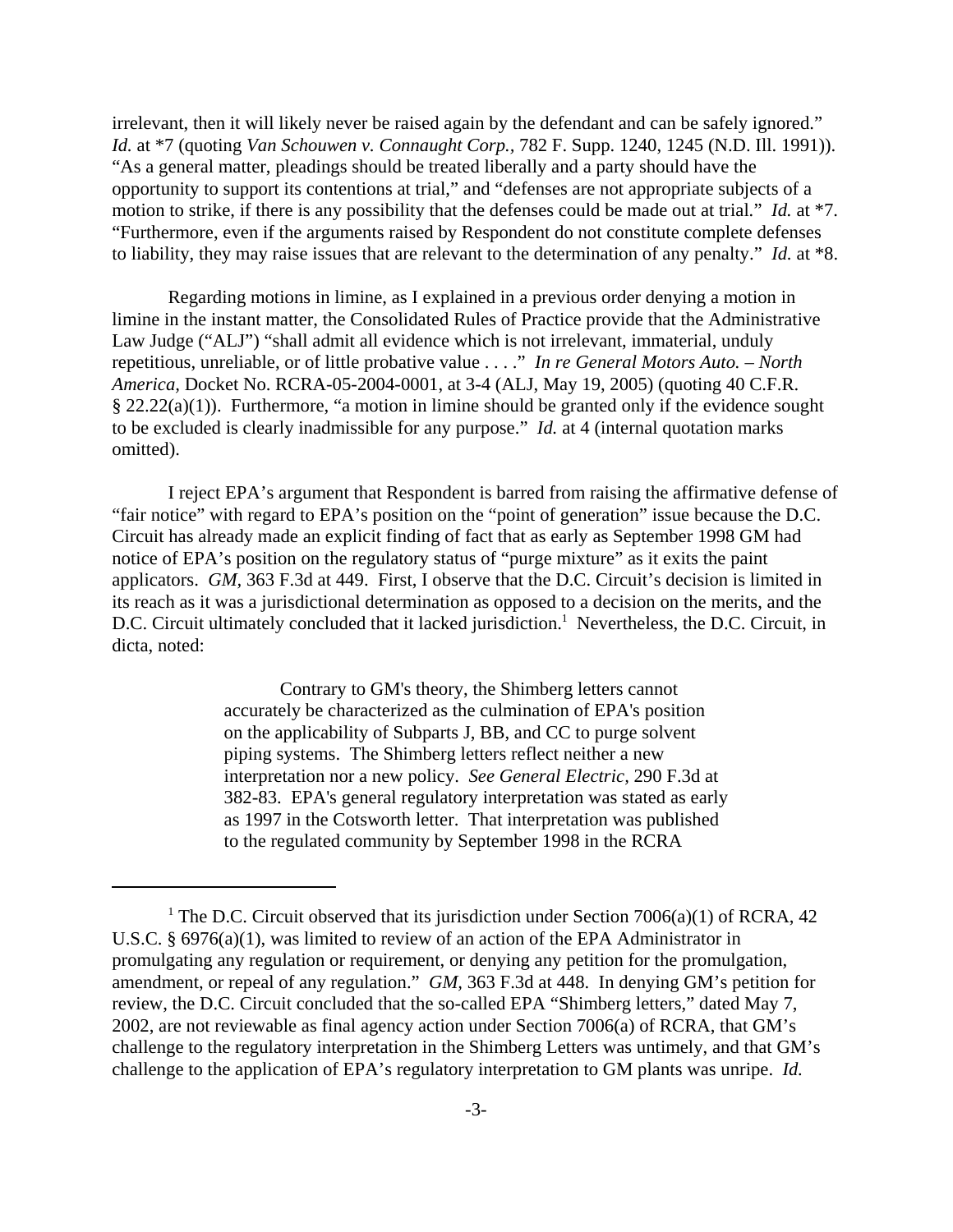Policy Compendium, *see Appalachian Power,* 208 F.3d at 1020, and was applied to GM plants in 1998 and again in 2001. In response to industry inquiries, EPA repeated its regulatory interpretation without change in the Schaeffer letter of August 31, 2001, and again in the Shimberg letters of May 7, 2002. Nothing in the record indicates that the paint purge solvent issue was "unresolved"; rather, EPA's position was settled long before the Shimberg letters.[2]

## *Id.*

Second, the EPA does not address Respondent's assertions that the rule itself does not provide "fair notice," and that the Cotsworth Letter contradicts other interpretations the EPA had made regarding what is and is not "solid waste" under the same rule both before and after the Cotsworth Letter without any corresponding change in the language of the underlying rule.<sup>3</sup> Although Respondent does not specify the purported EPA and state "pronouncements" on the "continued use of solvent doctrine," such was not raised or addressed in the D.C. Circuit decision in *GM.* "Appropriate consideration will be given to the arguments raised by Respondent at the hearing on this matter, if such evidence is found to be relevant and material to liability or the determination of any penalty." *Dearborn,* 2003 EPA ALJ LEXIS 10, at \*8-9.

Finally, I observe that the D.C. Circuit's decision in *GM* does not preclude Respondent from arguing that its paint purge solvent piping systems are not subject to RCRA. Indeed, in *GM* the D.C. Circuit found that EPA's regulatory interpretation that paint purge solvent piping systems can be subject to RCRA is "[p]artly a factual question" appropriately addressed in an administrative agency hearing. *GM,* 363 F.3d at 452. Such question is to be addressed at the upcoming evidentiary hearing.

<sup>&</sup>lt;sup>2</sup> This language in the *GM* decision contradicts Respondent's assertion that the D.C. Circuit has already decided that Respondent's "fair notice" argument is sufficient. Additionally, the language Respondent cites in its Response, at 6, does not support its argument.

<sup>&</sup>lt;sup>3</sup> Respondent states that it is not arguing that it did not know about EPA's 1997 Cotsworth Letter in 2001 and 2003. In fact, Respondent stipulates that it was aware of EPA's position on point of generation expressed in EPA's 1997 "Cotsworth Letter" when the EPA inspected Respondent's facilities in 2001 and 2003. Respondent's Response at 1-2.